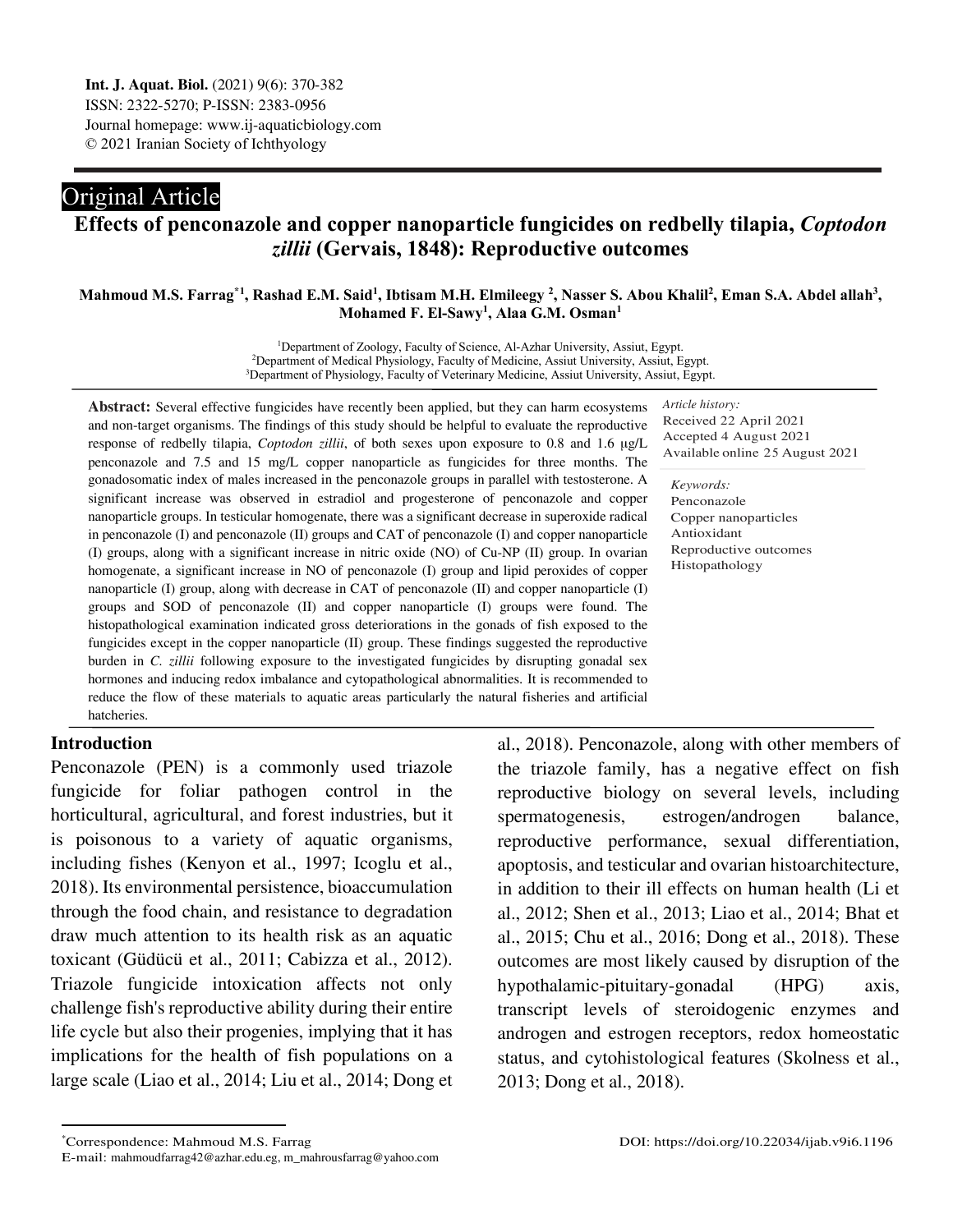Nanoparticles (NPs), on the other hand, are used in the fishery and aquaculture industries for a variety of direct and indirect purposes. Direct applications include the feeding industry and animal welfare, such as fish disease control, while indirect applications include water and wastewater treatment, fishpond sterilisation, and commercial fish packaging (Khosravi-Katuli et al., 2017). The use of nanoparticles (NPs) in biomedical sciences and engineering has gradually expanded over the last decade (Kaida, 2004; Wang et al., 2007). Despite its many applications, NPs toxicity has drawn much attention from scientists due to its unique properties, such as a large surface-to-volume ratio and high reactivity toward chemical and biological molecules (Wani et al., 2011). Cu-NPs and soluble CuSO<sub>4</sub> have reproductive effects in *Clarias batrachus in vivo* and *in vitro*, even at low concentrations (Murugananthkumar et al., 2016). On the other hand, female mice and rats showed oxidative stress and apoptosis-mediated ovarian dysfunction, as well as a disturbance in sexual hormonal balance (Yang et al., 2017; Zhang et al., 2018). However, it is still unknown how Cu-NP exposure affects fish female reproductive performance, especially when complex interrelationships of neuro-hormonal circuits are involved.

The tilapia fish's ability to spread across African waters appears to be due in large part to their diet flexibility and ability to withstand harsh aquaculture conditions (Lowe-McConnell, 2000). In addition, their high fecundity, combined with their rapid growth rate, allows them to breed and establish in areas outside of their native range (Martin et al., 2010). The purpose of this research was to find out more about the effects of PEN and Cu-NP on *C. zillii* reproductive function in both sexes.

#### **Materials and Methods**

**Determination of 96 hrs lethal concentration (LC50) of PEN:** The LC<sup>50</sup> of PEN was determined according to Turner (1965). The pre-acclimatized *C. zillii* specimens were held in six glass aquaria (25 L capacity), each containing six fish. Dead fish were recorded every 12 h and removed. The acute toxicity test was conducted according to Turner (1965). Each group of fish was subjected to daily renewed single doses of PEN at 10, 12, 14, 16, 18, and 20 µg/L. The  $LC_{50}$  for 96 hrs exposure was calculated according to:

$$
LC_{50} = \text{Largest dose} - \sum \frac{A \times B}{N}
$$

Where A is the dose difference between two successive doses, B is the mean of dead fish between two successive doses, and N is the total number of fish per group. Fish were exposed to  $1/10$  LC<sub>50</sub>  $(1.6 \mu g/L)$ and  $1/20$  LC<sub>50</sub> (0.8  $\mu$ g/L) of PEN for three months. The LC<sub>50</sub> of Cu-NPs was 150 mg/L (1/10 LC<sub>50</sub> = 15) mg/L and  $1/20$  LC<sub>50</sub> = 7.5 mg/L) (Abdel-Khalek et al., 2015) (Suplemntary 1).

Fish maintenance: In 160 L rectangular tanks containing dechlorinated tap water, 180 adults *C. zillii* of both sexes with average body weights of 30±5 g and average lengths of 14±4 cm were preserved. The water parameters were maintained as conductivity  $= 2000$  $\mu$ s/cm; pH  $\approx$  7.5; oxygen saturation = 90-95%; temperature =  $25^{\circ}$ C; and photoperiod = 12:12 light: dark. The fish were fed 3% of their body weight in commercial feed pellets (40% crude protein, 4.22% fat, 5.88% crude fiber, 10.30% ash, and 10.03% moisture) twice a day for 21 days, and the water was changed every two days.

**Experimental groups and sampling:** Fish were randomly assigned to five groups with three replicates of 12 fish each at the end of the acclimatization period. The control group received no treatment, the PEN (I) group received 0.8 µg/L PEN, the PEN (II) group received 1.6 µg/L PEN, the Cu-NP (I) group received 7.5 mg/L Cu-NP, and the Cu-NP (II) group received 15 mg/L Cu-NP for three months. Air stones connected to an air compressor were used to aerate the tanks. The fish were independently sampled after three months of exposure. The gonad weights, body weights (BW), and standard lengths (SL) were all measured. Five males and five females from each group were gathered at the end of the experiment and anaesthetised with 0.02% benzocaine solution. Blood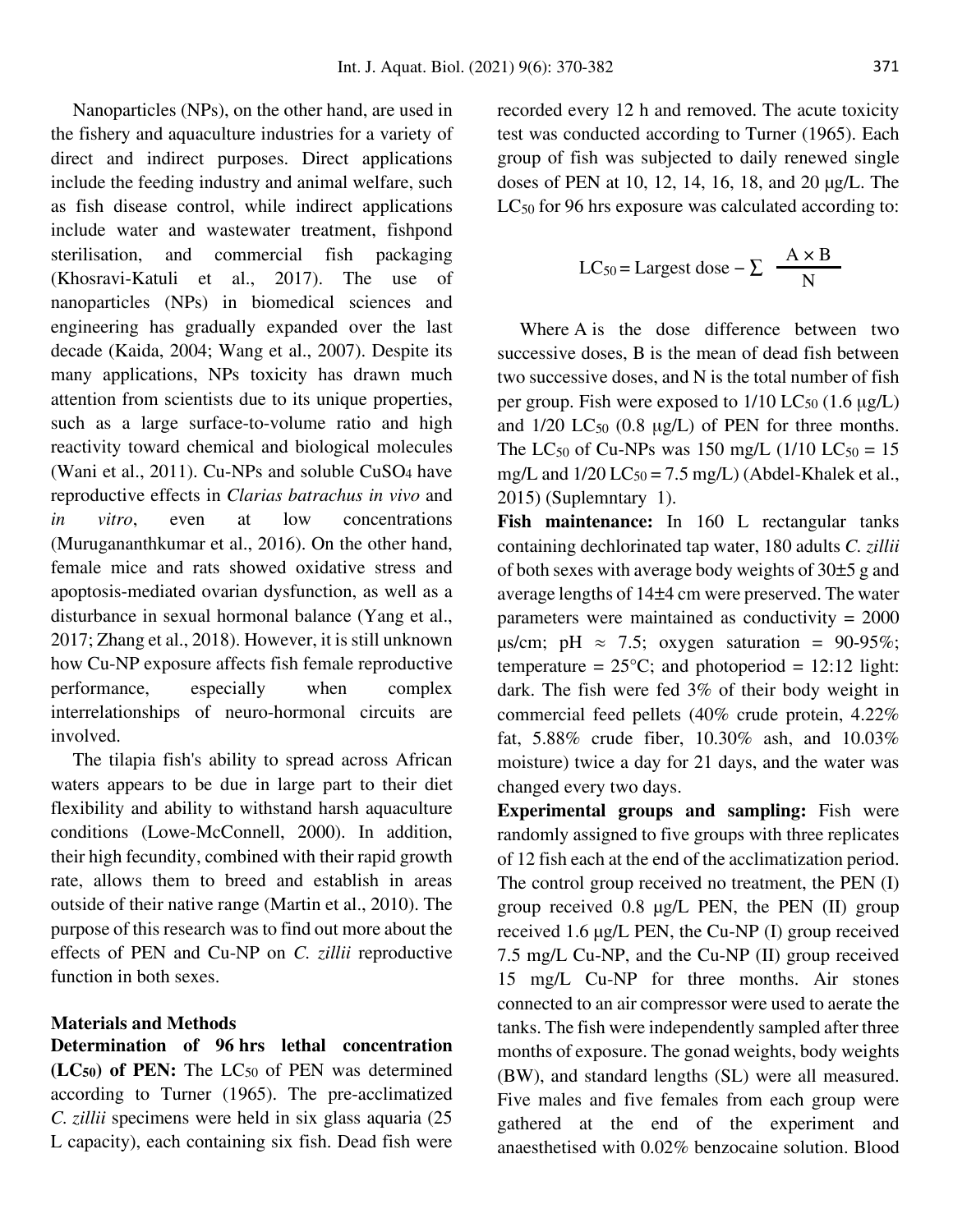samples were taken from the caudal vein based on Blazer et al. (2000), then centrifuged at 300 rpm for 10 min, and the obtained serum was stored at  $-20^{\circ}$ C until analysis of testosterone, estrogen (E2) and progesterone (P4). Testes and ovaries were dissected out and preserved for the later histological examination. To prepare 10% w/v homogenates of testis and ovary tissues were homogenized in phosphate buffer (pH 7.4) using a homogenizer (IKA Yellow line DI 18 Disperser, Germany). The homogenates were centrifuged at 8.000 rpm for 15 minutes, and the supernatants were kept frozen at - 20° C for the subsequent biochemical assays.

**Reproductive studies:** The percentages of condition factor K % (Cren, 1951), gonadosomatic index GSI% (Solomon; Ramnarine, 2007), fecundity (Sturm, 1978), and hatchability (Ali, 2001) were computed as follows: K % = (W/L3)  $\times$ 100

GSI  $% =$  (Gonad weight / Total body weight)  $\times$ 100 Fecundity = (Average number of ripe eggs  $\times$  Ovary weight)/ Sample weight

Hatchability % **=** (Number of hatched eggs / Total number of eggs)  $\times$ 100

**Estimating gonadal sex hormones:** T enzyme-linked immunosorbent assay kits (catalogue number: 11- TESHU-E01, ALPCO, Salem, NH, USA) were used to measure testosterone (T) according to the manufacturer's instructions. The concentrations were determined using a standard curve built from calibrator concentrations and optical densities. E2 and progesterone (P4) (catalogue numbers BC-1111 and BC-1113, respectively) were also measured using E2 enzyme immunoassay test kits from BioCheck in Foster City, California, following the manufacturer's instructions.

**Estimation of oxidant/antioxidant parameters:**  Catalase (CAT) was evaluated according to Aebi (1984), superoxide dismutase (SOD) was determined according to (Misra; Fridovich, 1972) Lipid peroxides (LPO) were estimated according to Ohkawa et al. (1979). Nitric oxide (NO) was measured as nitrite concentration using the method of Ding et al. (1988). Superoxide radical  $(O_2^-)$  was measured according to Podczasy and Wei (1988).

**Histopathological examination:** After the experiment, testes and ovaries were dissected and fixed in 10% neutral formalin. The specimens were then washed in 70% ethyl alcohol three times (24 h each time). Serial sections of 6-8 µm thickness were prepared according to normal histological techniques for staining with the hematoxylin and eosin method (Levison, 1997). The sections were examined by an Olympus BX51 microscope and the photographs were taken by an Olympus DP72 camera adapted onto the microscope.

**Statistical analysis:** The statistics package for social sciences SPSS (V 21) program was used to analyze the results. To find the significant difference between means, the Duncan post-test was chosen from the Post Hoc window. The significance of probability values between 0.05 and 0.01 (both included) was determined.

## **Results**

**Effects on the reproductive performance:** There were no significant changes in K among all experimental groups (Table 1). The condition factor was reduced in the treated groups compared to the control one. Fish exposed to Cu-NP (II) showed no obvious change compared to the control. Regarding PEN I, PEN II, and Cu-NP (I) treatments, they did not show any significant difference. In males, the GSI of PEN (I) and PEN (II) groups were significantly higher than that of the control group. However, there was no significant change in the GSI of Cu-NP (I) and Cu-NP (II) groups compared to the control group. The GSI of Cu-NP (I) and Cu-NP (II) groups were significantly lower than that of PEN (I) group, while the GSI of PEN (II) group was significantly higher than that of the Cu-NP (I) group. The comparisons between the GSI of PEN (I) group and that of PEN (II) group, the GSI of PEN (II) group and that of Cu-NP (II) group, and the GSI of Cu-NP (I) group and that of Cu-NP (II) group did not reveal a significant difference. There were no significant differences in the GSI, fecundity, and hatchability percentage of female *C. zillii* among all the experimental groups.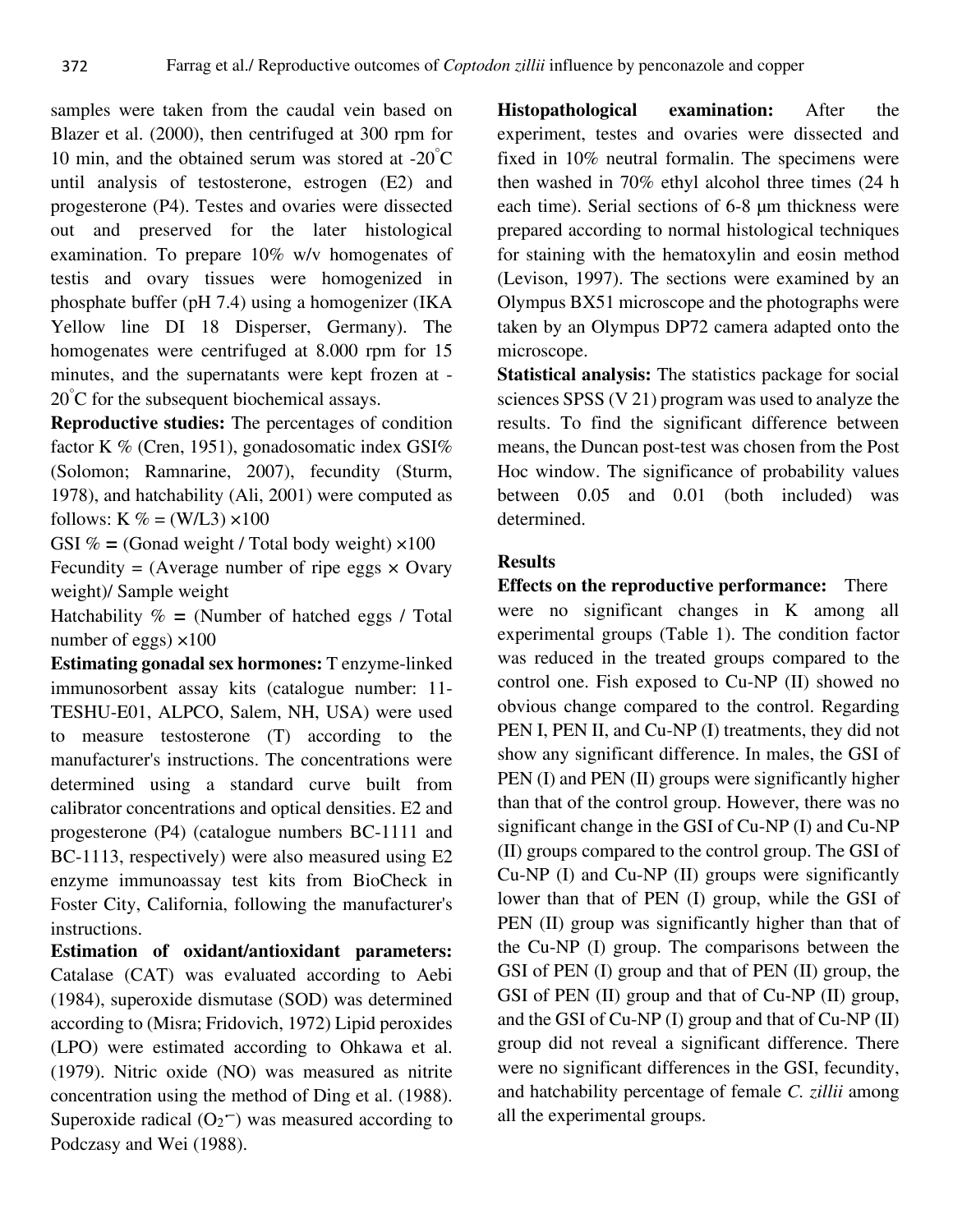| Parameter      |        | Group                         |                               |                               |                               |                     |       |  |
|----------------|--------|-------------------------------|-------------------------------|-------------------------------|-------------------------------|---------------------|-------|--|
|                |        | Control                       | $0.8 \mu g/L$                 | $1.6 \mu g/L$                 | $7.5 \text{ mg/L}$            | $15 \text{ mg/L}$   | $P-$  |  |
|                |        |                               | <b>PEN</b>                    | <b>PEN</b>                    | $Cu-NP(I)$                    | $Cu-NP$ (II)        | value |  |
| $K\%$          |        | $1.88 \pm 0.11$               | $1.48 \pm 0.01$               | $1.66 \pm 0.046$              | $1.55 \pm 0.008$              | $1.89 \pm 0.23$     | 0.068 |  |
| GSI $%$        | Male   | $0.325 \pm 0.10$ <sup>c</sup> | $0.76 \pm 0.07$ <sup>ab</sup> | $0.41 \pm 0.084$ <sup>c</sup> | $0.53 \pm 0.04$ <sup>bc</sup> | $0.53 \pm 0.047$ bc | 0.000 |  |
|                | Female | $1.52 \pm 0.45$               | $3.634\pm0.39$                | $2.73\pm0.121$                | $3.17\pm0.92$                 | $3.17\pm0.92$       | 0.431 |  |
| Fecundity      |        | $1171\pm498$                  | $817.6 \pm 92.9$              | $991.3 \pm 238.5$             | $520.1 \pm 61.9$              | $944\pm182$         | 0.533 |  |
| Hatchability % |        | $98.23 \pm 0.64$              | $72.30\pm 6.86$               | $71.76 \pm 5.84$              | $85.11 \pm 10.45$             | $81.94\pm4.06$      | 0.161 |  |

Table 1. Effects of penconazole and copper nanoparticles on the condition factor percentage (K %), gonadosomatic index percentage (GSI %), fecundity, and hatchability percentage of *Coptodon zillii*.

a<sup>-c</sup> letters indicate significant differences at *P*<0.05 (one-way ANOVA followed by Duncan post-test).

Table 2. Effects of PEN and Cu-NPs on serum sex hormone levels.

|                      | Group                          |                               |                                                                  |                     |                             |                      |  |  |
|----------------------|--------------------------------|-------------------------------|------------------------------------------------------------------|---------------------|-----------------------------|----------------------|--|--|
| Parameter            | Control                        | $0.8\mu g/L$                  | $1.6\mu$ g/L                                                     | 7.5mg/L             | 15mg/L                      | $P_{-}$              |  |  |
|                      |                                | PEN(I)                        | PEN(II)                                                          | $Cu-NP(I)$          | $Cu-NP(II)$                 | value                |  |  |
| T level $(\mu g/L)$  | $14.12 \pm 2.82$ <sup>c</sup>  | $30.32 \pm 3.77$ <sup>b</sup> | $56.67 \pm 8.17$ <sup>a</sup>                                    | $29.90\pm4.43^b$    | $13.8 \pm 2.5$ <sup>c</sup> | 0.000                |  |  |
| E2 level $(ng/L)$    | $66.4 \pm 5.2$ °               | $44.5 \pm 6.9$ °              | $857.8 \pm 40.8^{\circ}$                                         | $94.2 \pm 3.8$ °    | $220.55 \pm 58.23^b$        | 0.000                |  |  |
| P4 level $(\mu g/L)$ | $0.240 \pm 0.075$ <sup>c</sup> | $0.03 \pm 0.009$ °            | $1.12 \pm 0.160$ <sup>a</sup>                                    | $0.180 \pm 0.037$ ° | $0.540\pm0.051b$            | 0.000                |  |  |
| $\sim$ $\sim$ $\sim$ |                                | $\cdots$                      | $\mathbf{r}$ $\mathbf{r}$ $\mathbf{r}$ $\mathbf{r}$ $\mathbf{r}$ | 1.370771.011        | $\mathbf{1}$ $\mathbf{1}$   | $\sim$ $\sim$ $\sim$ |  |  |

a<sup>-c</sup> Different letters indicate significant differences at *P*<0.05 (one-way ANOVA followed by Duncan post-test).

**Effects of the different treatments on the serum levels of the gonadal sex hormones:** There were significant increases in the serum testosterone levels (Table 2) of PEN (I), PEN (II), and Cu-NP (I) groups compared with that of the control group. The serum testosterone levels of PEN (I) and Cu-NP (I) groups were significantly lower than those of the PEN (II) group. On the other hand, the serum testosterone level of Cu-NP (II) group did not significantly change compared to that of the control group. Compared to the control group, E2 levels in PEN (II) and Cu-NP (II) groups significantly increased, while those in PEN (I) and Cu-NP (I) groups exhibited insignificant differences. E2 level in PEN (II) group was significantly higher than that in Cu-NP (II) group. There was an insignificant difference in E2 level between PEN (I) and Cu-NP (I) groups. E2 levels in PEN (I) and Cu-NP (I) groups were significantly lower than those in PEN (II) and Cu-NP (II) groups.

Regarding P4, PEN (II) and Cu-NP (II) groups exhibited a significant increase in their levels compared to the control group. In contrast, a comparison between P4 level in PEN (I) and Cu-NP (I) groups and that in the control group showed no significant difference. P4 level in PEN (II) group was

significantly higher than that in Cu-NP (II) group. P4 levels in PEN (I), Cu-NP (I) groups were significantly lower than those in PEN (II) and Cu-NP (II) groups. P4 level in PEN (II) and Cu-NP (II) groups exhibited a significant elevation compared to the control one.

**Effects on the gonadal oxidant/antioxidant balance:** Table 3 shows the changes in the redox homeostatic parameters in both testis and ovary of *C. zillii* exposed to either PEN or Cu-NP. Concerning the oxidant /antioxidant parameters in the testis,  $O_2^$ levels of PEN (I) and PEN (II) groups were significantly lower than those of the control group. However, no significant difference in  $O_2^-$  levels were found between the Cu-NP (I) and Cu-NP (II) groups (and the control group). Cu-NP (I) and Cu-NP (II) groups had slightly higher  $O_2^-$  levels than the PEN (II) group but were not substantially different from the PEN (I) group. There was no significant difference in  $O_2$ <sup>-</sup> levels between the PEN (I), Cu-NP (I), and Cu-NP (II) groups. When compared to the control group, the NO level of the Cu-NP (II) group was significantly higher, whereas the other experimental groups showed no significant difference. There were no significant changes in LPO levels and SOD activities among the experimental groups. Compared with the control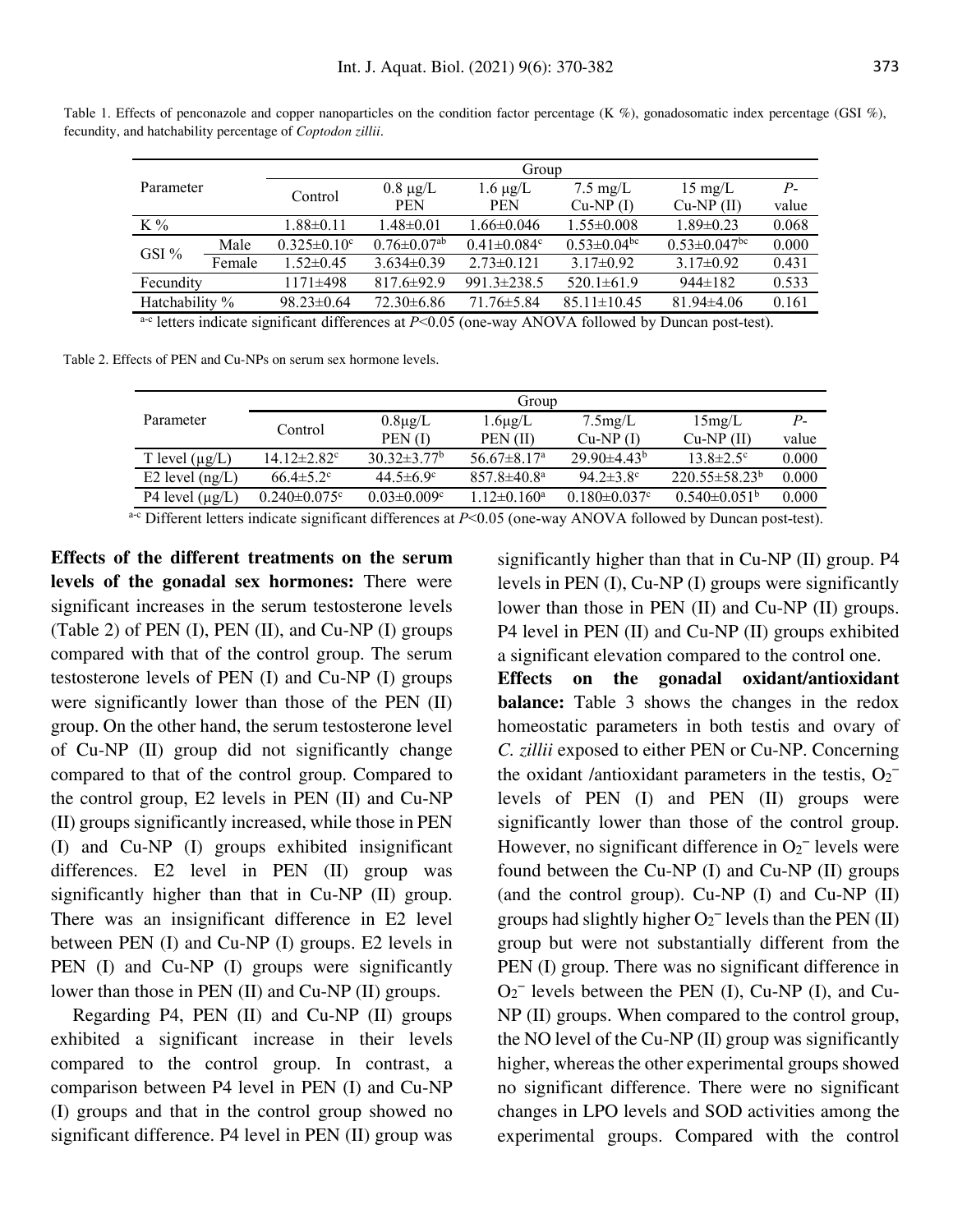| Treatment                                  |                               | Testis                         |                               |                                 |                                 |       |  |  |
|--------------------------------------------|-------------------------------|--------------------------------|-------------------------------|---------------------------------|---------------------------------|-------|--|--|
|                                            | Control                       | $0.8\mu$ g/L                   | $1.6\mu$ g/L PEN              | $7.5$ mg/L<br>Cu-               | $15 \text{ mg/L}$               | $P-$  |  |  |
| Parameters                                 |                               | PEN(I)                         | (II)                          | NP(I)                           | $Cu-NP$ (II)                    | value |  |  |
| $O_2$ <sup>-</sup> level (nmol/mg protein) | $0.07 \pm 0.01^{\text{a}}$    | $0.05 \pm 0.003$ bc            | $0.034 \pm 0.01$ °            | $0.061 \pm 0.003$ <sup>ab</sup> | $0.069 \pm 0.001$ <sup>ab</sup> | 0.007 |  |  |
| NO level (nmol/mg protein)                 | $2.37 \pm 0.30$ <sup>bc</sup> | $2.78 \pm 0.17$ <sup>ab</sup>  | $1.923 \pm 0.42$ <sup>c</sup> | $2.59 \pm 0.063$ <sup>abc</sup> | $3.17 \pm 0.234$ <sup>a</sup>   | 0.036 |  |  |
| LPO level (nmol/mg protein)                | $0.11 \pm 0.030$              | $0.074 \pm 0.019$              | $0.139 \pm 0.095$             | $0.116 \pm 0.033$               | $0.073 \pm 0.032$               | 0.801 |  |  |
| CAT activity $(U/mg$ protein)              | $0.06 \pm 0.01^{\text{a}}$    | $0.038 \pm 0.003^b$            | $0.02 \pm 0.005^{\circ}$      | $0.077 \pm 0.010^a$             | $0.084 \pm 0.010^a$             | 0.002 |  |  |
| SOD activity (U/mg protein)                | $3.58 \pm 0.69$               | $4.301 \pm 1.160$              | $2.380\pm0.013$               | $5.028 \pm 0.58$                | $5.574 \pm 0.889$               | 0.134 |  |  |
| Ovary                                      |                               |                                |                               |                                 |                                 |       |  |  |
| $O_2$ <sup>-</sup> level (nmol/mg protein) | $0.36 \pm 0.05$               | $0.24 \pm 0.074$               | $0.31 \pm 0.0322$             | $0.411 \pm 0.0336$              | $0.290 \pm 0.023$               | 0.159 |  |  |
| NO level (nmol/mg protein)                 | $2.58 \pm 0.08$ <sup>b</sup>  | $5.442 \pm 1.450$ <sup>a</sup> | $2.24 \pm 0.22^b$             | $2.55 \pm 0.265^{\circ}$        | $2.943 \pm 0.824$ <sup>b</sup>  | 0.027 |  |  |
| LPO level (nmol/mg protein)                | $0.47 \pm 0.06$ bc            | $0.418 \pm 0.072$ <sup>c</sup> | $0.59 \pm 0.07$ <sup>bc</sup> | $0.733 \pm 0.005^{\text{a}}$    | $0.657 \pm 0.097$ <sup>ab</sup> | 0.044 |  |  |
| CAT activity (U/mg protein)                | $0.05 \pm 0.01$ <sup>a</sup>  | $0.04 \pm 0.021$ <sup>ab</sup> | $0.02 \pm 0.003$ bc           | $0.021 \pm 0.001$ <sup>c</sup>  | $0.050 \pm 0.003$ <sup>a</sup>  | 0.028 |  |  |
| SOD activity (U/mg protein)                | $4.64 \pm 0.60^{\circ}$       | $5.287 \pm 0.678$ <sup>a</sup> | $2.49 \pm 0.35^b$             | $2.245 \pm 0.001^b$             | $5.42 \pm 1.10^a$               | 0.015 |  |  |

Table 3. Effects of PEN and Cu-NPs on the gonadal oxidant/antioxidant balance.

group, the CAT activity of PEN (I) and PEN (II) groups significantly increased, and that of Cu-NP (I) and Cu-NP (II) groups showed no significant difference. A significant reduction in CAT activity was observed following exposure to PEN at doses of 0.8 and 1.6 μg/L compared with exposure to copper Nano formulated fungicide at 7.5 and 15 mg/L. No significant differences were found when comparing the CAT activity of PEN (I) group with that of PEN (II) group, and Cu-NP (I) group with that of the Cu-NP (II) group. Concerning the oxidant/antioxidant parameters in the ovary, the comparison between the O<sub>2</sub> levels of all experimental groups revealed a lack of significant difference.

NO level in *C. zillii* exposed to PEN at a dose of 0.8 µg/L was significantly higher than the other experimental groups. The comparison among NO levels in Cu-NP (I), Cu-NP (II) and PEN (II) groups, and also between these groups one side and the control one on the other side revealed the absence of significant difference. LPO levels of Cu-NP (I) and Cu-NP (II) groups were significantly higher than that of the control group. LPO level of the PEN (I) group was significantly lower than that of Cu-NP (I) group, while the LPO level of the PEN (II) group was significantly lower than that of Cu-NP (II) group. There was no significant difference in LPO level between either PEN (I) or PEN (II) groups and the control group. The comparison between LPO levels of PEN (I) and PEN (II) and between Cu-NP (I) and Cu-NP (II) showed the absence of significant difference.

Compared to the control group, the CAT activities in PEN (II) and Cu-NP (I) groups showed significant decreases, while those in PEN (I) and Cu-NP (II) exhibited insignificant differences. A significant decrease in CAT activity was observed in Cu-NP (I) group when compared with Cu-NP (II) group, while a comparison between CAT activity of PEN (I) group and that of PEN (II) group revealed the insignificant difference. CAT activity of PEN (I) group was significantly higher than that of Cu-NP (I) group while, CAT activity of PEN (II) group was significantly lower than that of Cu-NP (II) group. SOD activity was significantly decreased in Cu-NP (I) and PEN (II) groups compared to the control group. There was no significant difference in SOD activity of PEN (I) and Cu-NP (II) groups compared to the control group. SOD activity of PEN (I) group was significantly higher than that of PEN (II) group while, SOD activity of Cu-NP (I) group was significantly lower than that of Cu-NP (II) group. A significant increase in SOD activity of PEN (I) group was found when compared with that of Cu-NP (I) group while, a significant decrease in SOD activity of PEN (II) group was found when compared with that of Cu-NP (II) group.<br>Effects

of different treatments on the **histopathological feature of gonads:** The histopathological alterations in the testes of the various experimental groups are shown in Figure 1A-E. The histoarchitecture of the control group's testes was normal, with capsules, seminiferous tubules, and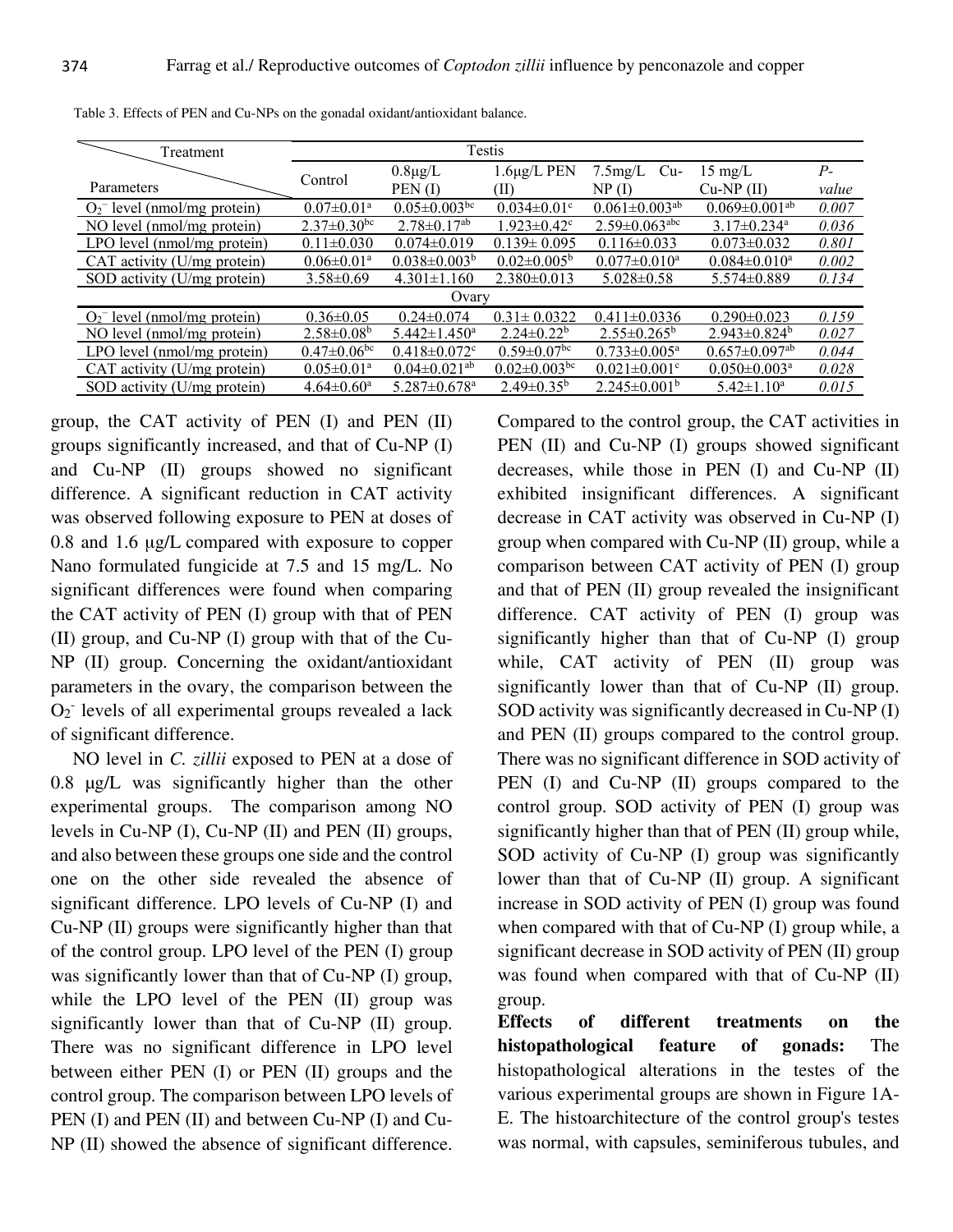

Figure 1. Photomicrographs of histological changes in testes of *Coptodon zillii* fish (H&E stain) exposed to different concentrations of penconazole and copper nanoparticles. A: Testes of control group showing normal histological features of testis with normal seminiferous tubules, normal capsule (arrow), normal spermatozoa (St), and normal spermatogonia and spermatocytes (star): a: bar = 150 mµ, b: bar = 40 mµ. B: Testes of PEN (I) group showing gross degenerative changes in the seminiferous tubules (arrow), decrease in the number of spermatozoa (St), and hemorrhage (hg): bar = 40 mµ. C: Testes of PEN (II) group showing congestion in the seminiferous tubules (arrow), hemorrhage (gh), and leucocyte infiltration (star): bar = 40 mµ. D: Testes of Cu-NP (I) group showing normal spermatozoa (St), spermatogonia and spermatocytes (star), and decrease in the number of spermatozoa and increase in the number of spermatocytes and spermatogonia relative to the control. Bar = 40 mµ. E: Testes of Cu-NP (II) group showing normal spermatozoa (St), spermatogonia and spermatocytes (arrowhead) with leucocytes infiltration at the margins (arrow):  $bar = 40$  mµ.

germ cells (Fig. 1A). In the testes of the PEN (I), however, gross degenerative changes in the seminiferous tubules, a decrease in the number of spermatozoa, and hemorrhage were discovered (Fig. 1B). In the experiments of the PEN (II) group, signs of inflammatory responses appeared in the form of congestion in the seminiferous tubules, hemorrhage, and leukocyte infiltration (Fig. 1C). The testes of the Cu-NP (I) group displayed normal spermatozoa, spermatogonia, and spermatocytes; at the same time, there was a marked decrease in the number of spermatozoa relative to spermatocytes and spermatogonia (Fig. 1D). Slight histopathological changes were observed in the Cu-NP (II) testes group,

including leukocyte infiltration at the margins while spermatozoa, spermatogonia, and spermatocytes maintained their normal appearance (Fig. 1E).

The histopathological changes in the ovary of the various experimental groups are shown in Figure 2A. The structure in the control group was found to be normal. The vitellogenic oocyte/vitelline membrane appeared normal and intact to the outside, with easily distinguishable zona radiata and follicular epithelium. The size of the follicles increased proportionally at each stage of development. The follicular layers were not fully formed in the primary stage, but they were visible. The follicles were smaller in diameter at this point in their growth. The ooplasm was filled with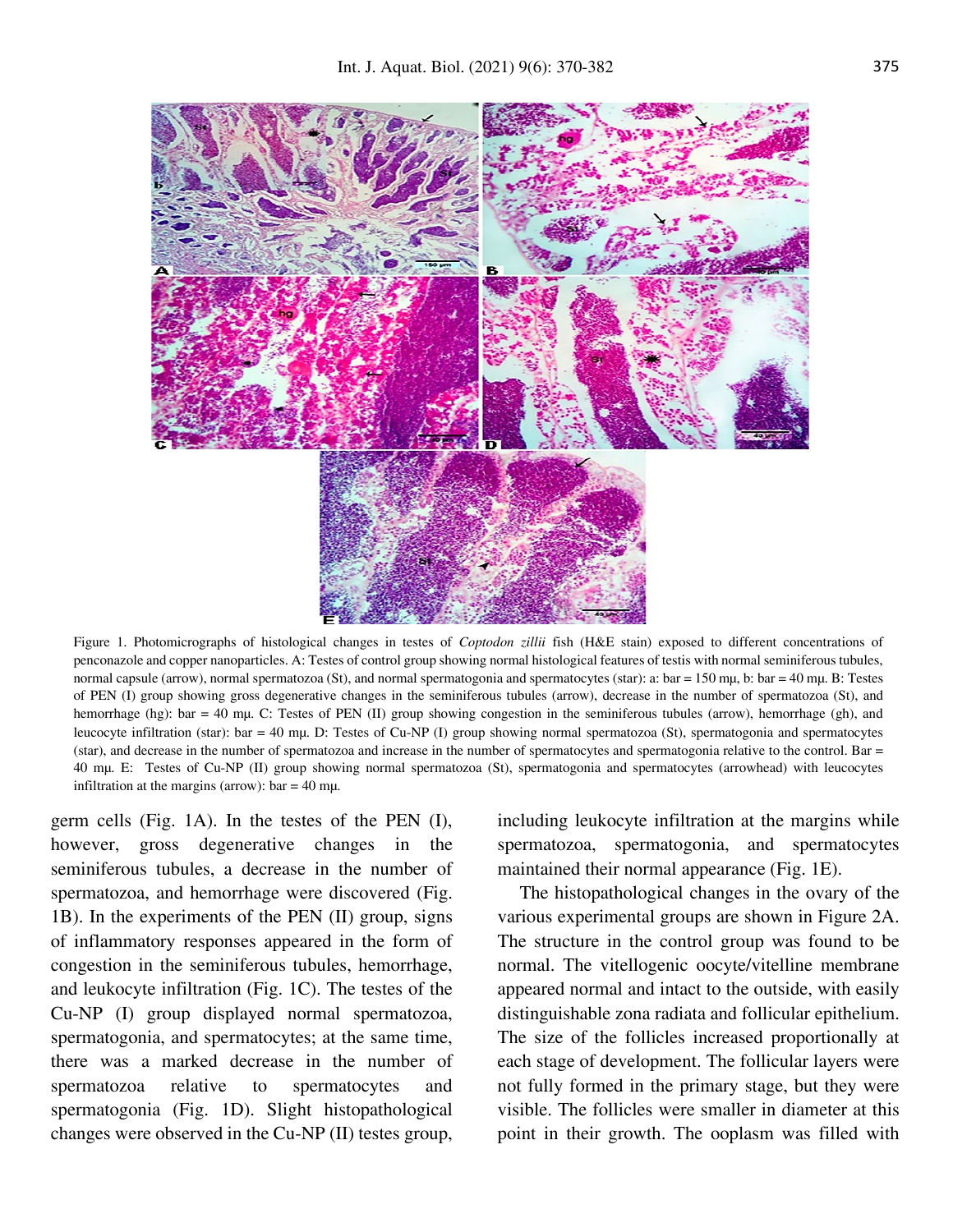

Figure 1. Photomicrographs of histological changes in ovary of *Coptodon zillii* fish (H.E stain) exposed to different concentrations of penconazole and copper nanoparticles. A: Ovary of control group showing; normal primary stage (PS), cortical alveoli stage (CAS), vitellogenic stage (VS) and mature oocyte (MO), follicular epithelium (FE), zona radiate (ZR), nucleolus (NO) and nucleus (N), bar = 150 µm. B: Ovary of PEN (I) group showing; decreased primary stage (PS) and cortical alveoli stage (CAS), atretic vitellogenic and mature oocyte stages (AO), bar= 200 µm. C: Ovary of PEN (II) group showing; degeneration (atretic) of all mature oocyte stage (AO) with membrane detachment of vitellogenic stage (arrow), bar = 40 µm. D: Ovary of Cu-NP (I) group showing; Normal primary stage (PS) and cortical alveoli stage (CAS), atretic vitellogenic and mature oocyte stages (AO) with membrane detachment (arrow), bar= 150 µm. E: Ovary of Cu-NP (II) group showing normal primary stage (PS) and cortical alveoli stage (CAS), atretic vitellogenic and mature oocyte stages (AO) with membrane detachment with mild degenerative changes and slight vitellogenic droplets (arrow), degenerated zona radiate (ZR), bar= 200 µm.

granular structures called cortical alveoli during the cortical alveolus stage. At this stage, the zona radiata began to form, and follicular epithelial cells appeared to form on the exterior. The next stage of development was the vitellogenic stage, and vitellogenesis was observed in the developing follicles. At the final stage of oocyte development, i.e., the mature stage, marked vitellogenesis was observed in the matured oocyte.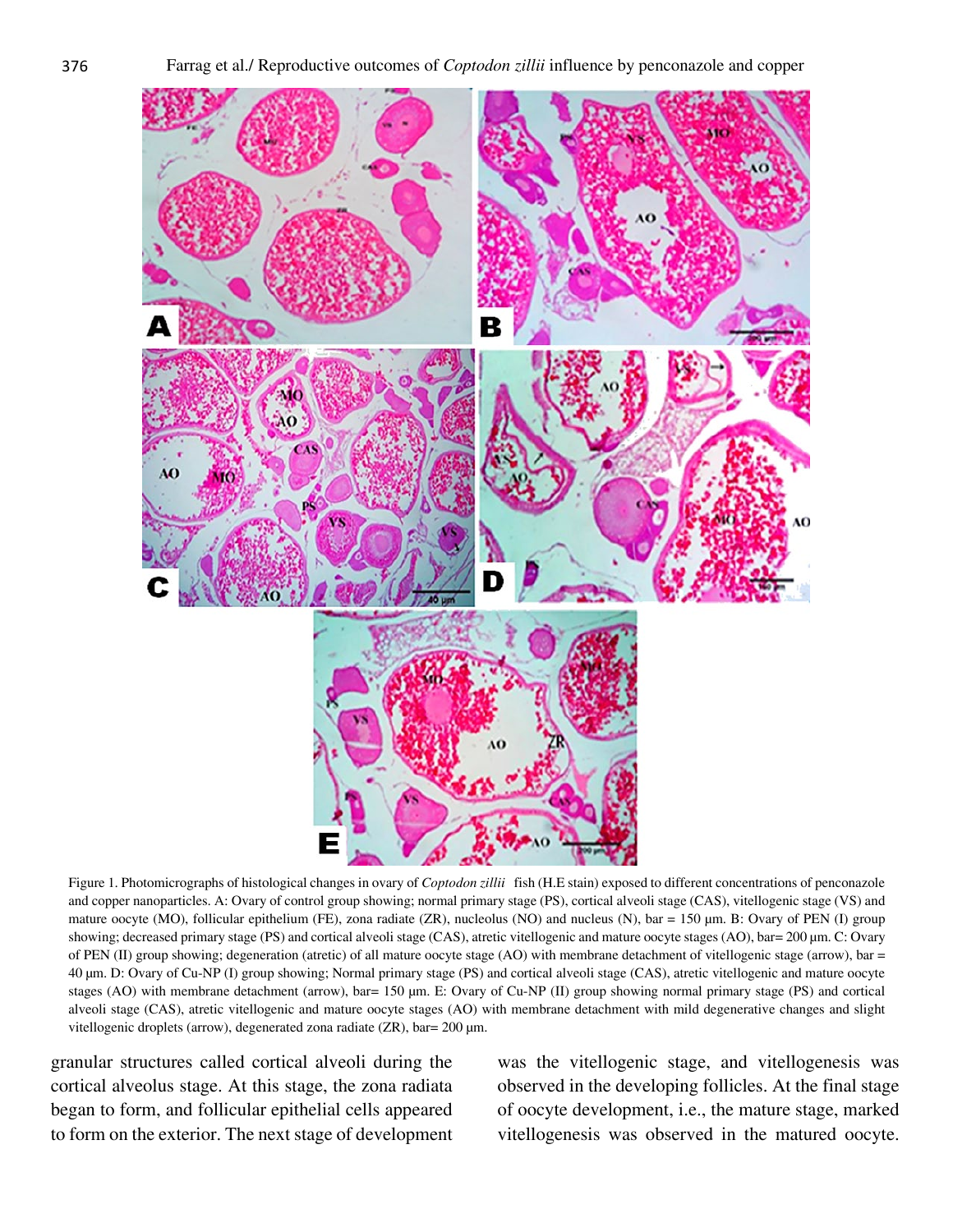After being exposed to various concentrations of PEN and Cu-NP, structural changes in the ovaries were observed. Microscopic examination found mild ovarian changes after three months of Cu-NP exposure. The ovaries of the PEN (I) group (Fig. 2B) showed a decrease in the primary and cortical alveoli stages, as well as elongated ovarian follicles in the atretic vitellogenic and mature oocyte stages. Degeneration in (atretic) of all mature oocyte stages was observed in the ovaries of the PEN (II) group (Figure 2C), along with membrane detachment of the vitellogenic stage. The Cu-NP (I) group's ovaries (Fig. 2D) revealed zona radiata detachment from the oocyte membrane in vitellogenic and mature oocytes. This condition, however, was not seen in the primary or cortical alveoli stages. Similarly, oocytes in the primary and cortical alveolar stages appeared normal in the Cu-NP (II) group's ovaries (Fig. 2E).

## **Discussions**

According to the results, exposure to PEN and Cu-NP caused an increase in testosterone production, indicating a possible disruption in the HPG axis. Although testosterone levels in the PEN and Cu-NP groups were higher, there were obvious negative changes in the spermatogenesis process, which could decrease fertility. Adaptive changes in metabolic pathways to cope with contaminant stress were caused by the PEN and Cu-NP challenges, as were organ and dose-specific changes in the oxidant/antioxidant profile to reduce oxidative stress. The biochemical measurements are supported by histopathological alterations in the testicular and ovarian histoarchitecture, which indicate a disruption in the cellular microenvironment and functionality. These findings should be useful in evaluating the potential ecological risk of fungicides, particularly in linking changes in endocrine function indicators to negative consequences in the entire organism. The GSI significantly increased following exposure of males to PEN at doses of 0.8 and 1.6 μg/L in the current study, similar to *Pimephales promelas* exposed to propiconazole (PCZ) and *Danio rerio* exposed to CLT (Baudiffier et al., 2013; Skolness et al., 2013). Histomorphometric analysis of the testes challenged with other members of triazole fungicide showed enlargement of the interstitial space, duplication of Leydig cell mass, and distension of seminiferous tubules. The observed increase in GSI under the effect of PEN might be due to the stimulation of the HPG axis leading to hypertrophy of the testicular tissues. The current findings of GSI disagreed with the observations of other dangerous materials such as DDT and chlorpyrifos (Mlambo et al., 2009). Gonadosomatic index is a sensitive marker, and its decrease indicates decreased hypothalamic, pituitary, or gonadal activity (Kime, 1999; Rahman et al., 2020). In this study, the significant increase in testosterone levels in the PEN (I), PEN (II), and Cu-NP (I) groups corresponds to previous reports on the effects of other triazole family members and soluble and NP forms of copper on other fish species (Wu et al., 2014; Murugananthkumar et al., 2016). The significant increase in E2 level in the PEN (II) group compared to the baseline level is similar to that seen in zebra fish (*Danio rerio*) after exposure to difenoconazole (Dong et al., 2018).

Cu-NP stimulated basic hormonal functions in *Coptodon zillii* exposed to 15 mg/L Cu-NP, as confirmed by an *in vitro* study on cultured porcine ovarian granulosa cells, suggesting the stimulatory effects of Cu-NP on their basic hormonal functions, taking into account differences in response in relation to Cu-NP shape, which play a role in modifying its activity and selectivity (Sirotkin et al., 2020). Compensatory responses include up-regulation of steroidogenic enzymes, transcription factors, Sertoli cell genes androgen receptor, and testicular expression of the follicle-stimulating hormone gene, as well as the proliferation of gonadal tissues, may be responsible for the current results. These adaptive mechanisms may be important in overcoming PEN and Cu-NP gonadotoxicity and also in preventing gonadal sex hormone overproduction. Nonetheless, despite a significant increase in testosterone levels in the PEN and Cu-NP groups. The apparent disruption in the spermatogenesis process based on the histopathological section of the current study should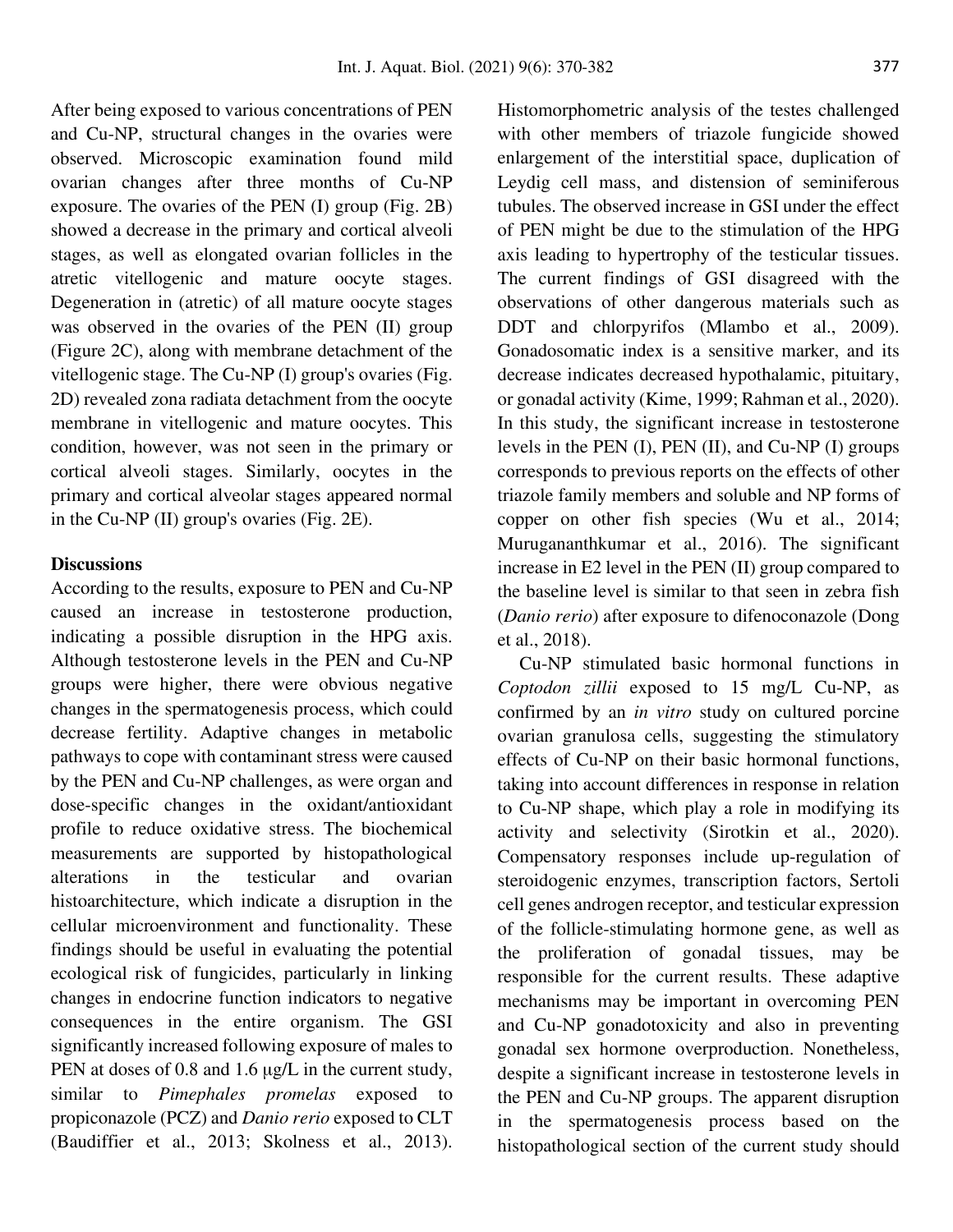be kept in mind.

The significant decreases in CAT activity in the testis of PEN (I) and PEN (II) groups in the present work are in harmony with that reported in rainbow trout (*Oncorhynchus mykiss*) exposed to sublethal concentrations of PCZ for 20 and 30 days (Li et al., 2010b) and in goodeid fish (*Chapalichthys pardalis*) exposed to Ag-NP for 21 days (Valerio-Garcia et al., 2017). The decrease in CAT activity may be interpreted as a sign that the redox-sensitive condition improves. However, this conclusion will not be cutting-edge until other enzymatic and non-enzymatic antioxidants are estimated, reflecting the logic behind the recommendation that total antioxidant capacity analysis is the most relevant investigation for evaluating oxidant/ antioxidant capacity, rather than the simple sum of observable antioxidants, takes into account the cumulative synergistic action of all antioxidants present in the sample and provides an integrated parameter (Ghiselli et al., 2000).

The reduction in testicular  $O_2^-$  levels in the PEN (I) and PEN (II) groups compared to the control group may represent an improvement in the antioxidant defensive mechanism; it is not necessary to look at the levels of studied antioxidants because the testis is armed with a wide range of enzymatic and nonenzymatic antioxidants. Triazole fungicides cause low-intensity oxidative stress, which causes a compensatory increase in the antioxidant potential to counteract the negative effects of ROS (Husak et al., 2017). They also cause low-intensity oxidative stress, which causes a compensatory increase in the antioxidant potential to counteract the negative effects of ROS. Increased NO levels in Cu-NP (II) testicular homogenate compared to control and PEN (II) groups, as well as PEN (I) ovarian homogenate compared to other groups, could be attributed to increased inducible NO synthase (Majewski et al., 2020). Through its interaction with the superoxide radical to create highly reactive peroxynitrite, NO is a potent mediator of cellular injury (Pacher et al., 2007), highlighting its possible role in gonadotoxicity. The ability of Cu-NP to induce lipid peroxidation in the ovary is inconsistent with that observed in the liver

and gills of juvenile *Epinephelus coioides* (Wang et al., 2014). This may be due to the catalytic production of ROS on the NP surface (Srikanth et al., 2016). Following endocytosis, the release of copper from Cu-NP causes damage to macromolecules, especially polyunsaturated fatty acids, due to an excess of reactive oxygen species (ROS) produced by Fentontype reactions (Heinlaan et al., 2008). The present study's findings of substantial inhibition of CAT activity in the testis of PEN (I) and PEN (II) groups, as well as SOD in the ovary of PEN (II), corroborate previous findings in *Cyprinus carpio* acutely exposed to various concentrations of tebuconazole (Li et al., 2010a)**.** According to Li et al. (2010a), under triazole fungicides, excessive reactive oxidant production has been shown to suppress enzymatic antioxidants, shifting the oxidant/antioxidant balance to the oxidant side.

As shown in this study, increased T levels may have a negative feedback effect on GnRH, FSH, and LH secretion, resulting in spermatogenesis inhibition. In PEN (II) group, the fungicide evoked inflammatory responses in testis as manifested in this study by congestion in the seminiferous tubules, haemorrhage, and leucocyte infiltration. The activation of nuclear transcription factors may promote the release and formation of various inflammatory chemokines due to increased ROS production and decreased in antioxidant defence mechanisms. Chemokines play a role in leukocyte migration during intoxication (Bautista, 2002; Reinke et al., 2000). Increased leukocyte infiltration in the testes exposed to PEN is likely due to upregulated expression of various chemokine system constituents. The separation of the zona radiata from the oocyte membrane in vitellogenic and mature oocytes after exposure to Cu-NP (I) is consistent with previous findings in zebrafish (*Danio rerio)* challenged with gold NP (Dayal et al., 2016). One of the explanatory factors involved in this cytological modification following Cu-NP bioaccumulation in the ovarian tissue could be oxidative stress-induced cell cycle arrest and induction of the apoptotic cascade (Yang et al., 2017; Zhang et al., 2018; Naeemi et al., 2020). The adverse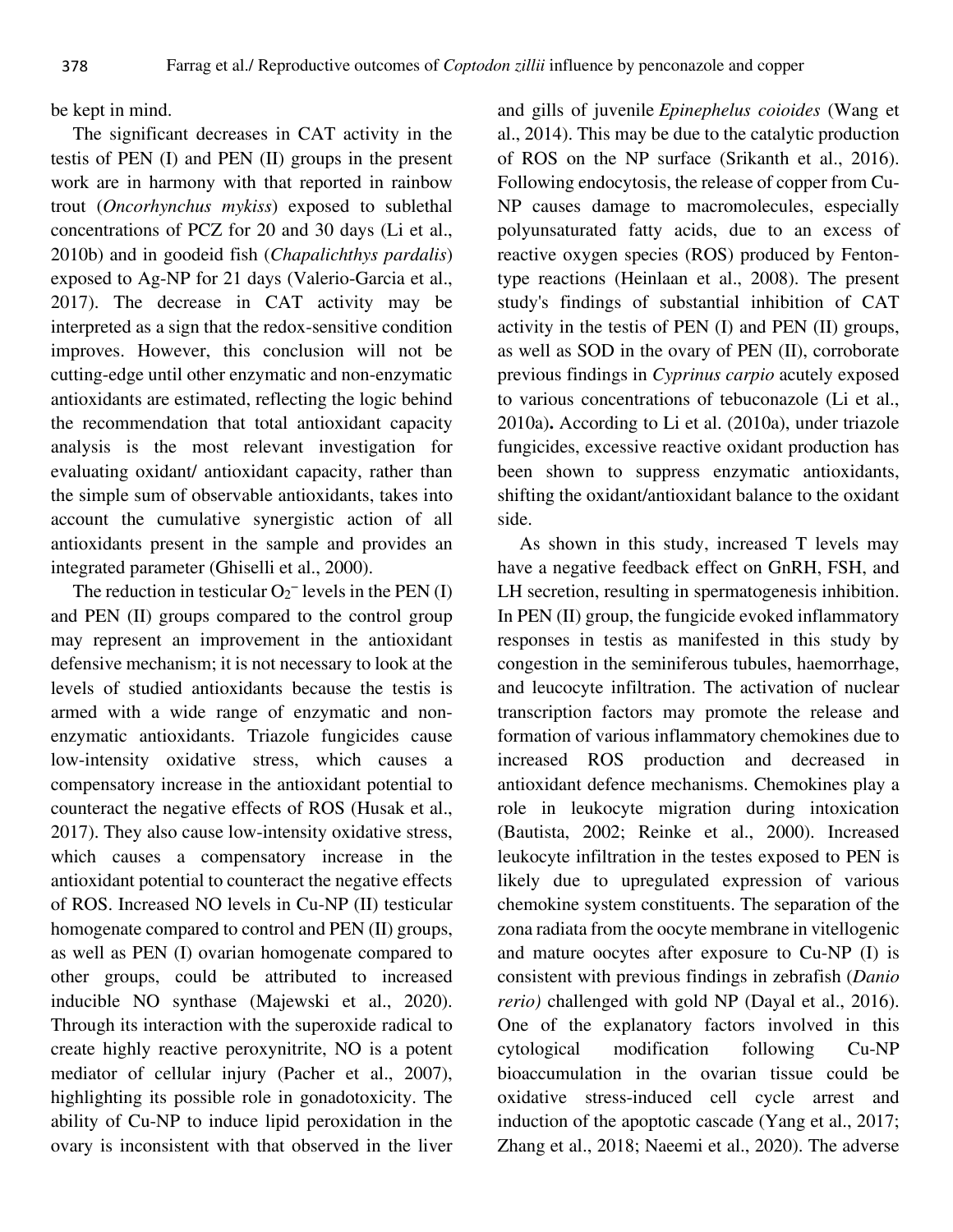histopathological changes in the ovary of PEN (I) and PEN (II) groups are most likely due to the downregulation of vitellogenin and chorion genes involved in ovary development and protein synthesis.

## **Conclusion**

By disrupting the sex hormonal balance and causing gonadal redox potential disturbance and cytopathological lesions, male and female reproductive biomarkers of *C. zillii* deteriorated following exposure to PEN and Cu-NP fungicides. These biomarkers appear to be a reasonable basis for their utility, not only in identifying exposures to fungicides but also in predicting harmful effects at the level of the whole organism and, perhaps, through linkage to suitable models and populations. However, further studies are highly recommended to evaluate the physiological status of *C. zillii* in contaminated aquaculture under an actual field condition as a more complex mixture of pollutants in the environment might interfere with the outcome.

#### **References**

- Abdel-Khalek A.A., Kadry M.A.M., Badran S., Marie M.- A.S. (2015). Comparative toxicity of copper oxide bulk and nano particles in Nile Tilapia; *Oreochromis niloticus*: Biochemical and oxidative stress. The Journal of Basic and Applied Zoology, 72: 43-57.
- Aebi H. (1984). Catalase in vitro. Methods in Enzymology, 105: 121-126.
- Aluko P.O., Ali M.H. (2001). Production of Eight Types of Fast Growing Intergeneric Hybrids from Four Clariid Species. Journal of Aquacuture in the Topics, 16: 139-148
- Baudiffier D., Hinfray N., Ravaud C., Creusot N., Chadili E., Porcher J.M., Schulz R.W., Brion F. (2013). Effect of in vivo chronic exposure to clotrimazole on zebrafish testis function. Environmental Science and Pollution Research (international), 20(5): 2747-2760.
- Bautista A.P. (2002). Chronic alcohol intoxication primes Kupffer cells and endothelial cells for enhanced CCchemokine production and concomitantly suppresses phagocytosis and chemotaxis. Frontiers in Bioscience, 7: 117-125.
- Bhat M., Wani A.A., Mukhtar M., Sherwani A., Bhat A.H., Showkat A. (2015). Dissipation patterns of the

fungicide difenoconazole (25% EC) in apples grown in Kashmir, India. Environmental Monitoring and Assessment, 187(7): 398.

- Blazer V.S., Denslow N.D., Dethloff G. M., Gross T. S., McDonald K.K., Schmitt C.J., Tillitt D.E., Whyte J.J. (2000). Biomonitoring of Environmental Status and Trends (BEST) Program: Selected methods for monitoring chemical contaminants and their effects in aquatic ecosystems. IN Schmitt C.J. Dethloff, G. M. (Eds.) Information and Technology Report. Reston, VA.
- Cabizza M., Dedola F., Satta M. (2012). Residues behavior of some fungicides applied on two greenhouse tomato varieties different in shape and weight. Journal of Environmental Science and Health, Part B, 47(5): 379-384.
- Chu S.H., Liao P.H., Chen P.J. (2016). Developmental exposures to an azole fungicide triadimenol at environmentally relevant concentrations cause reproductive dysfunction in females of medaka fish. Chemosphere, 152: 181-189
- Cren E.D.L. (1951). The Length-Weight Relationship and Seasonal Cycle in Gonad Weight and Condition in the Perch (Perca fluviatilis). The Journal of Animal Ecology, 20(2): 201-219.
- Dayal N., Thakur M., Patil P., Singh D., Vanage G., Joshi D.S. (2016). Histological and genotoxic evaluation of gold nanoparticles in ovarian cells of zebrafish (*Danio rerio*). Journal of Nanoparticle Research, 18(10): 291.
- de Freitas F., Battirola L.D., Arruda R., de Andrade R.L.T. (2019). Assessment of the Cu (II) and Pb(II) removal efficiency of aqueous solutions by the dry biomass Aguape: kinetics of adsorption. Environ Monit Assess, 191(12): 751.
- Ding A.H., Nathan C.F., Stuehr D.J. (1988). Release of reactive nitrogen intermediates and reactive oxygen intermediates from mouse peritoneal macrophages. Comparison of activating cytokines and evidence for independent production. The Journal of Immunology, 141(7): 2407-2412.
- Dong X., Zhang L., Chen M., Yang Z., Zuo Z., Wang C. (2018). Exposure to difenoconazole inhibits reproductive ability in male marine medaka (*Oryzias melastigma*). Journal of Environmental Sciences-China, 63: 126-132.
- Ghiselli A., Serafini M., Natella, F., Scaccini C. (2000). Total antioxidant capacity as a tool to assess redox status: critical view and experimental data. Free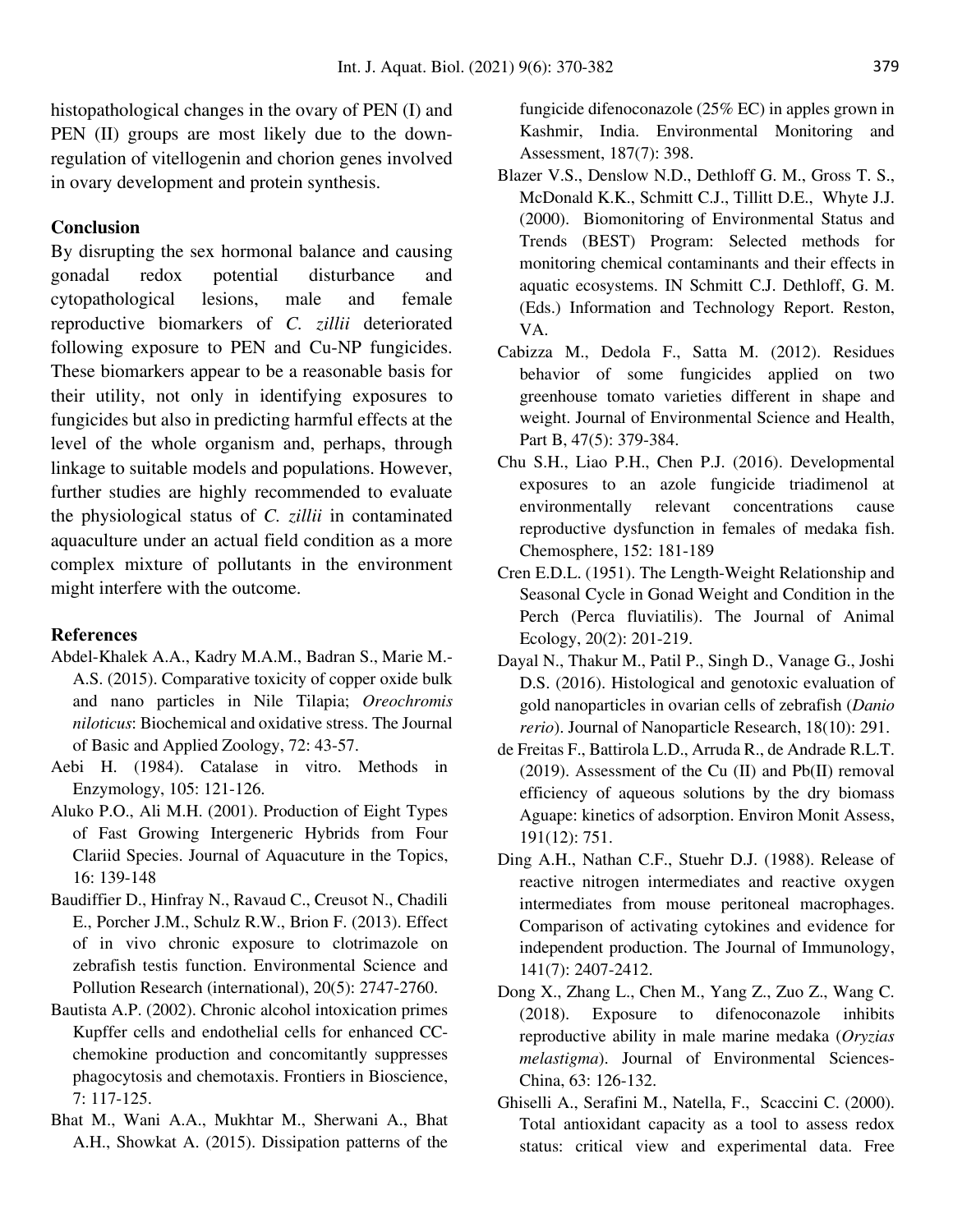Radical Biology and Medicine - Journal, 29(11): 1106- 1114.

- Güdücü H.E., İnam R., Aboul-Enein H.Y. (2011). Determination of Organophosphorus and Triazole Pesticides by Gas Chromatography and Application to Vegetable and Commercial Samples. Journal of Liquid Chromatography and Related Technologies, 34(19): 2473-2483.
- Heinlaan M., Ivask A., Blinova I., Dubourguier H.C. Kahru A. (2008). Toxicity of nanosized and bulk ZnO, CuO and TiO2 to bacteria Vibrio fischeri and crustaceans Daphnia magna and Thamnocephalus platyurus. Chemosphere, 71(7): 1308-1316.
- Husak V.V., Mosiichuk N.M., Storey J.M., Storey K.B., Lushchak V.I. (2017). Acute exposure to the penconazole-containing fungicide Topas partially augments antioxidant potential in goldfish tissues. Comparative Biochemestry and Physiology Part C Toxicology and Pharmacology, 193: 1-8.
- Icoglu Aksakal F., Ciltas A. (2018). Developmental toxicity of penconazole in Zebrfish (*Danio rerio*) embryos. Chemosphere, 200: 8-15.
- Kaida T. (2004). Optical characteristics of titanium oxide interference film and the film laminated with oxides and their applications for cosmetics. Journal of Cosmetic Science, 55: 219-220.
- Kenyon D., Dixon G., Helfer S. (1997). The repression and stimulation of growth of *Erysiphe* sp. on Rhododendron by fungicidal compounds. Plant Pathology, 46(3): 425-431.
- Khosravi-Katuli K., Prato E., Lofrano G., Guida M., Vale,G., Libralato G. (2017). Effects of nanoparticles in species of aquaculture interest. Environmental Science and Pollution Research (international), 24: (21): 17326-17346.
- Kime D.E. (1999). A strategy for assessing the effects of xenobiotics on fish reproduction. Science of the Total Environment, 225(1-2): 3-11.
- Levison D.A. (1997). Book Reviews: Theory and practice of histological techniques. 4th Edition. Johnd. Bancroft and A Lan Stevens. Churchill Livingstone, Edinburgh. 766 p.
- Li, J., Sun, L., Zuo, Z., Chen, M., Geng H., Wang C. (2012). Exposure to paclobutrazol disrupts spermatogenesis in male Sebastiscus marmoratus. Aquatic Toxicology, 122-123**,** 120-124.
- Li Z., Zlabek V., Velisek J., Grabic R., Machova J., Randak T. (2010a). Physiological condition status and

muscle-based biomarkers in rainbow trout (Oncorhynchus mykiss), after long-term exposure to carbamazepine. Journal of Applied Toxicology, 30: (3): 197-203.

- Li Z.H., Zlabek V., Grabic R., Li P., Machova J., Velisek J., Randak T. (2010b). Effects of exposure to sublethal propiconazole on the antioxidant defense system and Na+-K+-ATPase activity in brain of rainbow trout, Oncorhynchus mykiss. Aquatic Toxicology, 98(3): 297-303.
- Liao P.H., Chu S.H., Tu T.Y., Wang X.H., Lin A.Y., Chen P.J. (2014). Persistent endocrine disruption effects in medaka fish with early life-stage exposure to a triazolecontaining aromatase inhibitor (letrozole). Journal of Hazardous Materials, 277: 141-149.
- Liu S.Y., Jin Q., Huang X.H. Zhu G.N. (2014). Disruption of zebrafish (Danio rerio) sexual development after full life-cycle exposure to environmental levels of triadimefon. Environmental Toxicology and Pharmacology, 37(1): 468-475.
- Lowe-McConnell R.H. (2000). The roles of tilapias in ecosystems. In: M.C.M. Beveridge, B.J. McAndrew (eds.), Tilapias: Biology and exploitation, Kluwer Academic Publishers, Stirling. pp: 129-162.
- Majewski, M., Lis, B., Olas, B., Ognik, K. Juskiewicz, J. (2020). Dietary supplementation with copper nanoparticles influences the markers of oxidative stress and modulates vasodilation of thoracic arteries in young Wistar rats. PLoS One, 15(2): e0229282.
- Martin C.W., Valentine M.M., Valentine J.F. (2010). Competitive interactions between invasive Nile tilapia and native fish: the potential for altered trophic exchange and modification of food webs. PLoS One, 5: (12): e14395.
- Misra H.P., Fridovich I. (1972). The role of superoxide anion in the autoxidation of epinephrine and a simple assay for superoxide dismutase. Journal of Biological Chemistry, 247(10): 3170-3175.
- Mlambo S.S., van Vuren J.H., Barnhoorn I.E., Bornman M.S. (2009). Histopathological changes in the reproductive system (ovaries and testes) of *Oreochromis mossambicus* following exposure to DDT. Environmental Toxicology and Pharmacology, 28(1): 133-139.
- Murugananthkumar R., Rajesh D., Senthilkumaran B. (2016). Copper Nanoparticles differentially target testis of the catfish, *Clarias batrachus*: In vivo and In vitro Study. Frontiers in Environmental Science, 4(67): 10.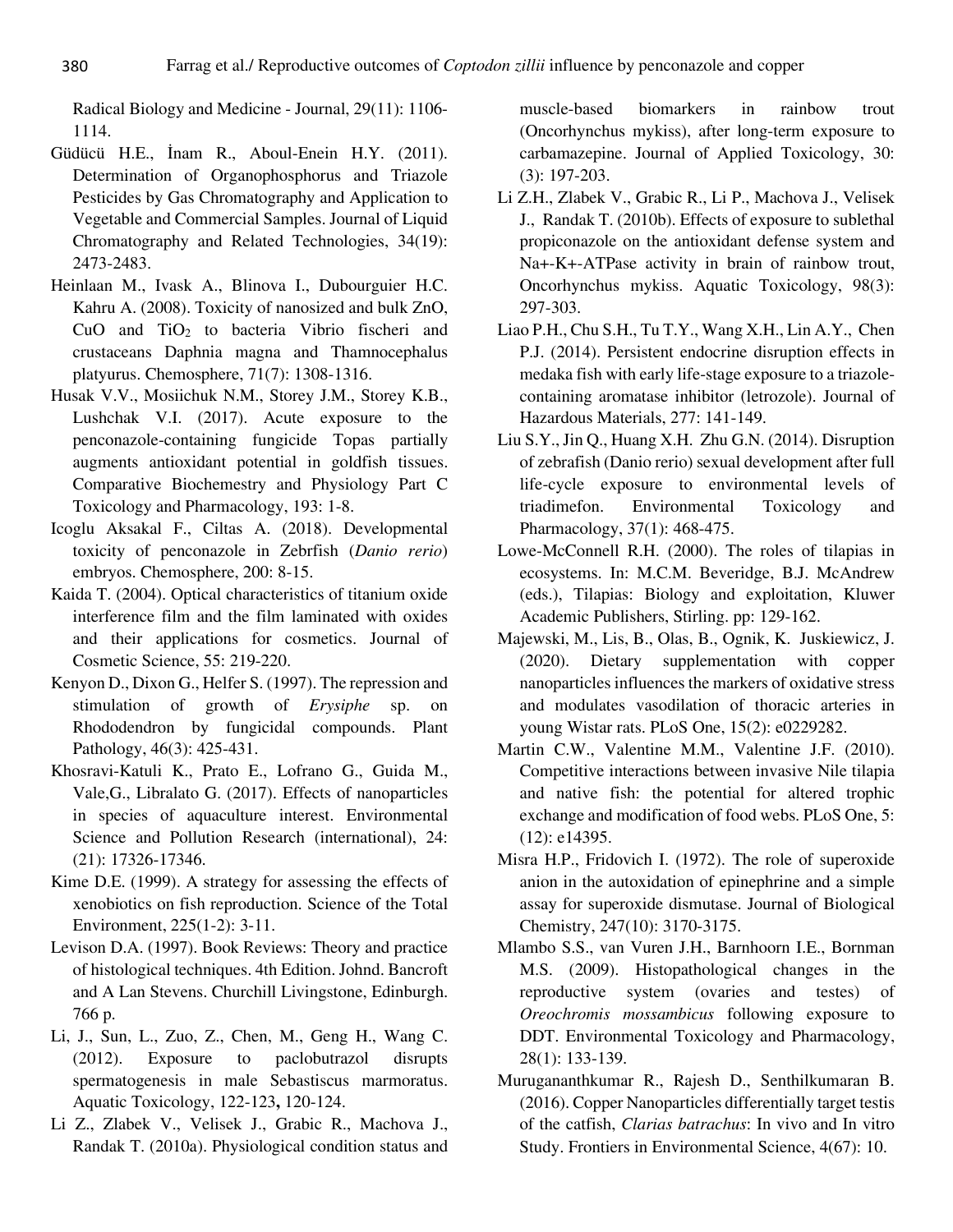- Naeemi A.S., Elmi F., Vaezi G., Ghorbankhah M. (2020). Copper oxide nanoparticles induce oxidative stress mediated apoptosis in carp (*Cyprinus carpio*) larva. Gene Reports, 19: 100676.
- Ohkawa, H., Ohishi, N. Yagi, K. (1979). Assay for lipid peroxides in animal tissues by thiobarbituric acid reaction. Analytical Biochemistry, 95(2): 351-358.
- Pacher, P., Beckman, J. S. Liaudet, L. (2007). Nitric oxide and peroxynitrite in health and disease. Physiological Reviews, 87(1): 315-424.
- Podczasy, J., Wei R. (1988). Reduction of iodonitrotetrazolium violet by superoxide radicals. Biochemical and Biophysical Research Communications, 150(3): 1294-1301.
- Rahman M.A., Hossain M.A., Ullah M.R., Iqbal M.M. (2020). Reproductive biology of Gagora catfish (*Arius gagora*) at Meghna river system, Kushiara River, Bangladesh. International Journal of Aquatic Biology, 8(6): 383-395.
- Reinke L.A., Moore D.R., Nanji A.A. (2000). Pronounced hepatic free radical formation precedes pathological liver injury in ethanol-fed rats. Alcoholism: Clinical and Experimental Research, 24(3): 332-335.
- Shen Z.G., Fan Q.X., Yang W., Zhang Y. L., Hu P.P. , Xie C.X. (2013). Effects of non-steroidal aromatase inhibitor letrozole on sex inversion and spermatogenesis in yellow catfish *Pelteobagrus fulvidraco*. Biology Bulletin, 225(1): 18-23.
- Sirotki A.V., Radosova, M., Tarko A., Martin-Garcia I. Alonso F. (2020). Effect of morphology and support of copper nanoparticles on basic ovarian granulosa cell functions. Nanotoxicology, 14(5): 683-695.
- Skolness S.Y., Blanksma C.A., Cavallin J.E., Churchill J.J., Durhan E.J., Jensen K.M., Johnson R.D., Kahl M. D., Makynen E.A., Villeneuve D.L., Ankley G.T. (2013). Propiconazole inhibits steroidogenesis and reproduction in the fathead minnow (*Pimephales promelas*). Toxicological Science, 132(2): 284-297.
- Solomon, F. N. Ramnarine, I. W. (2007). Reproductive biology of white mullet, *Mugil curema* (Valenciennes) in the Southern Caribbean. Fisheries Research, 88(1-3): 133-138.
- Srikanth K., Pereira E., Duarte A.C., Rao J.V. (2016). Evaluation of cytotoxicity, morphological alterations and oxidative stress in Chinook salmon cells exposed to copper oxide nanoparticles. Protoplasma, 253(3): 873-884.
- Sturm M.G.D.L. (1978). Aspects of the biology of

Scomberomorus maculatus (Mitchill) in Trinidad. Journal of Fish Biology, 13(2): 155-172.

- Turner R. (1965). Acute toxicity: The determination of LD50. Screening methods in pharmacology. Academic Press, New York. pp: 61-63.
- Valerio-Garcia R.C., Carbajal-Hernandez A.L., Martinez-Ruiz E.B., Jarquin-Diaz V.H., Haro-Perez C. Martinez-Jeronimo F. (2017). Exposure to silver nanoparticles produces oxidative stress and affects macromolecular and metabolic biomarkers in the goodeid fish Chapalichthys pardalis. Science of the Total Environment, 583: 308-318.
- Wang J.J., Sanderson B.J., Wang H. (2007). Cyto- and genotoxicity of ultrafine TiO2 particles in cultured human lymphoblastoid cells. Mutation Research, 628(2): 99-106.
- Wang T., Long X., Cheng Y., Liu Z., Yan S. (2014). The potential toxicity of copper nanoparticles and copper sulphate on juvenile Epinephelus coioides. Aquatic Toxicology, 152: 96-104.
- Wani M.Y., Hashim M.A., Nabi F., Malik M.A. (2011). Nanotoxicity: dimensional and morphological concerns. Advances in Physical Chemistry, 2011 450912.
- Wu F., Lin L., Qiu J.W., Chen H., Weng S., Luan T. (2014). Complex effects of two presumably antagonistic endocrine disrupting compounds on the goldfish Carassius aumtus: a comprehensive study with multiple toxicological endpoints. Aquatic Toxicology, 155: 43-51.
- Yang J., Hu S., Rao M., Hu L., Lei H., Wu Y., Wang Y., Ke D., Xia W., Zhu C.H. (2017). Copper nanoparticleinduced ovarian injury, follicular atresia, apoptosis, and gene expression alterations in female rats. International Journal of Nanomedicine, 12: 5959-5971.
- Zhang C.H., Wang Y., Sun Q.Q., Xia L.L., Hu J.J., Cheng K., Wang X., Fu X.X. Gu H. (2018). Copper nanoparticles show obvious in vitro and in vivo reproductive toxicity via ERK mediated signaling pathway in female mice. International Journal of Biological Science, 14(13): 1834-1844.